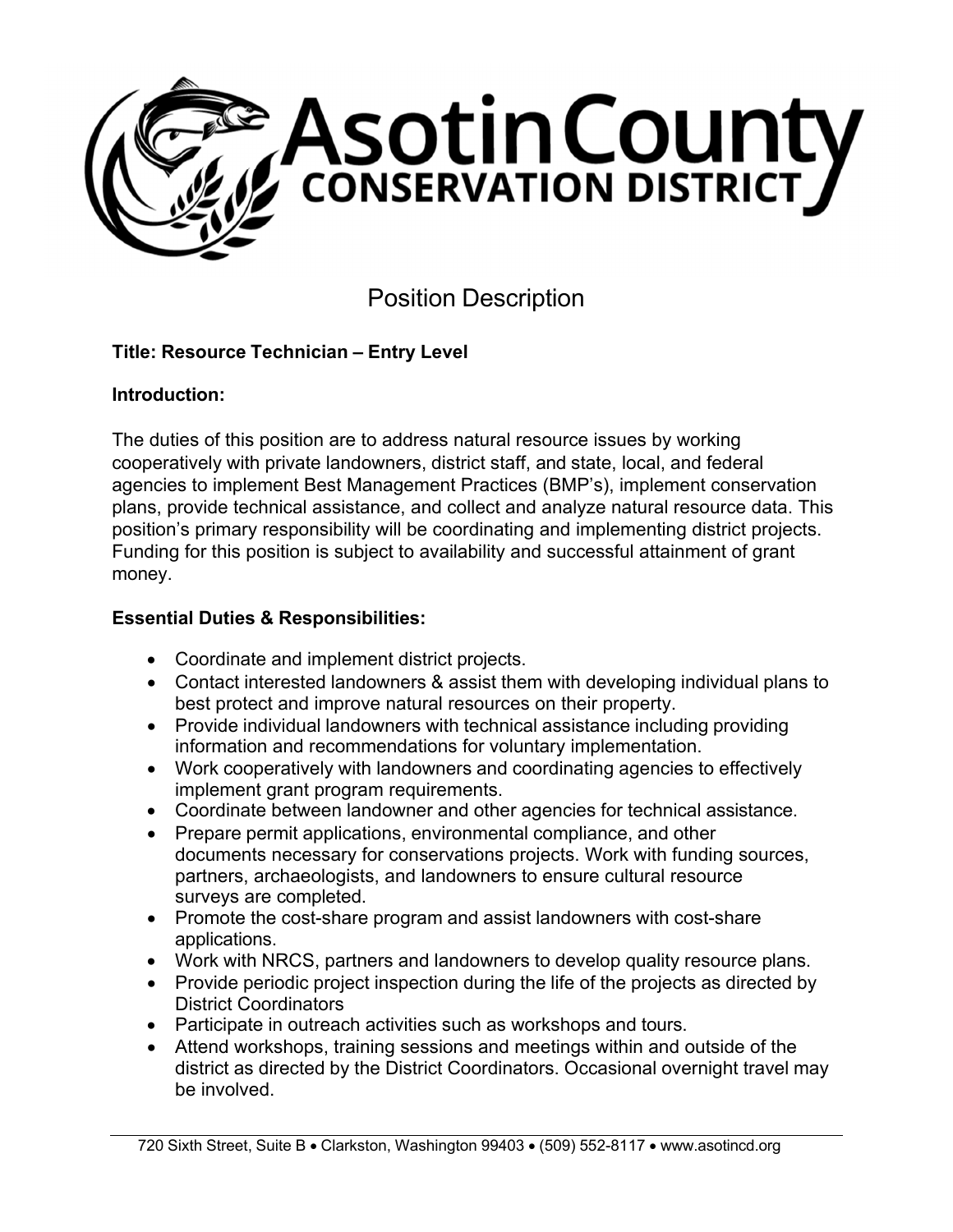- Prepare or assist with the preparation of project reporting.
- Assist with identifying grant opportunities and write grant applications as assigned.
- Occasionally operate equipment as required for fieldwork according to safety requirements and district policy.
- Perform other duties as assigned by District Coordinators & District Board of Supervisors.

## **Required Knowledge & Skills:**

- A degree with preferred course work in one or more of the following areas: agricultural sciences, soils, water quality, biology, general sciences, environmental sciences, fish and wildlife management, natural resource management, engineering or a related discipline or 5 years or more agricultural experience.
- Must be able to effectively communicate verbally and in writing with a diversity of cooperators, co-workers, and others.
- Must be self-motivated, able to work independently and in groups, work efficiently and honestly.
- Must have demonstrable experience working positively and successfully with individuals one-on-one and in group settings.
- Ability and desire to motivate individuals to adopt and implement resource management practices on their property. This may include educational speaking in front of public groups, organizations, or clubs, as well as one on one interaction
- Organizational, report and informational writing, and research skills are required.
- Ability to coordinate multiple projects and timelines with flexible scheduling
- Computer literacy (word processing, spreadsheets, and database management) is required at an intermediate level or higher
- Ability to organize and plan own schedule of activities related to work goals
- Ability to maintain accurate records regarding time-keeping and authorized expenses
- Ability to work closely, cooperatively, and in a non-confrontational manner with others in a public office environment
- Must be able to physically perform the tasks of the job in the field by traversing uneven ground in varied weather conditions and occasionally carrying up to 50 pounds of equipment and/or materials
- Ability to operate ATV (if necessary) in a safe and prudent manner and to attend and successfully complete ATV Rider Course.
- Use current technology to conduct all conservation work activities.
- Must have, or be able to obtain, and maintain a valid driver's License.